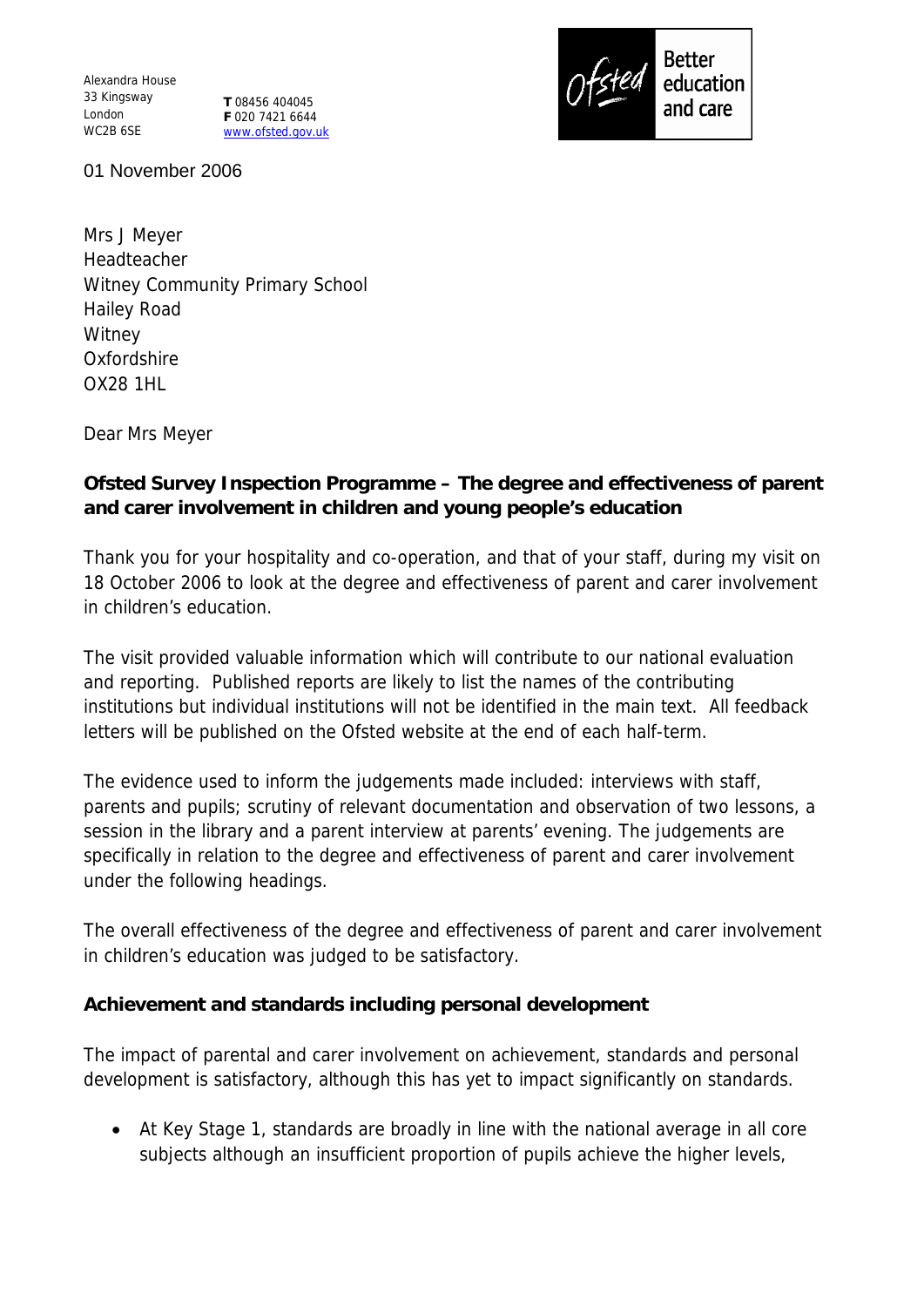particularly in reading and mathematics. In 2006, standards in all subjects, and particularly in reading, were lower than expected.

- In 2005, results at Key Stage 2 for all core subjects were an improvement on the previous year and in line with the national average, including the percentage of pupils achieving the higher levels. In 2006, unvalidated data show that whilst English improved steadily, due to the whole school focus in this area, reading did not improve. The proportion of pupils reaching expected levels in English was lower than anticipated, although the number of pupils achieving higher levels was higher than anticipated. Attainment in mathematics and science attainment declined. Both were significantly below the national average and expected levels were not achieved, including by those pupils expected to reach higher levels in these two subjects.
- Pupils with specific learning difficulties and disabilities make good progress although this varies according to their needs. The progress of other pupils with LDD is not as secure. Pupils do not always achieve the levels of which they are capable. However, the school now has recently started using systems to track pupils' progress more accurately throughout the year and more closely monitors those who are not making expected progress.
- All learners achieve satisfactorily in their personal development. Vulnerable pupils are supported appropriately to achieve as well as they can.
- All pupils benefit when parents are involved around the school or in activities, such as practical maths, developing library skills or cooking. The pupils find these sessions interesting and enjoyable.
- Individual children benefit when parents are involved in helping them at home, for example in hearing them read regularly, and this works most effectively when home and school complete the child's reading record regularly.
- Information for parents in other areas of the curriculum, for example on up-todate mathematical methodologies, is inconsistent. For Key Stage 1 and 2 pupils, parents are not provided with sufficient advice to enable them to fully support their child and make an impact on their progress.
- Parents of pupils in the Foundation Stage are provided with a range of good quality information and flexible induction arrangements, which help younger learners make a positive start to their education. The school has particularly close links with the neighbouring pre-school.
- To date the school has managed to improve on the last two year's attendance levels. Attendance is well managed by the school.

**Quality of teaching and learning including assessment, support and guidance**

The impact of parent and carer involvement in these areas is satisfactory.

• The school successfully involves parents and other family members, such as grandparents, in the life of the school, with many active volunteers. It now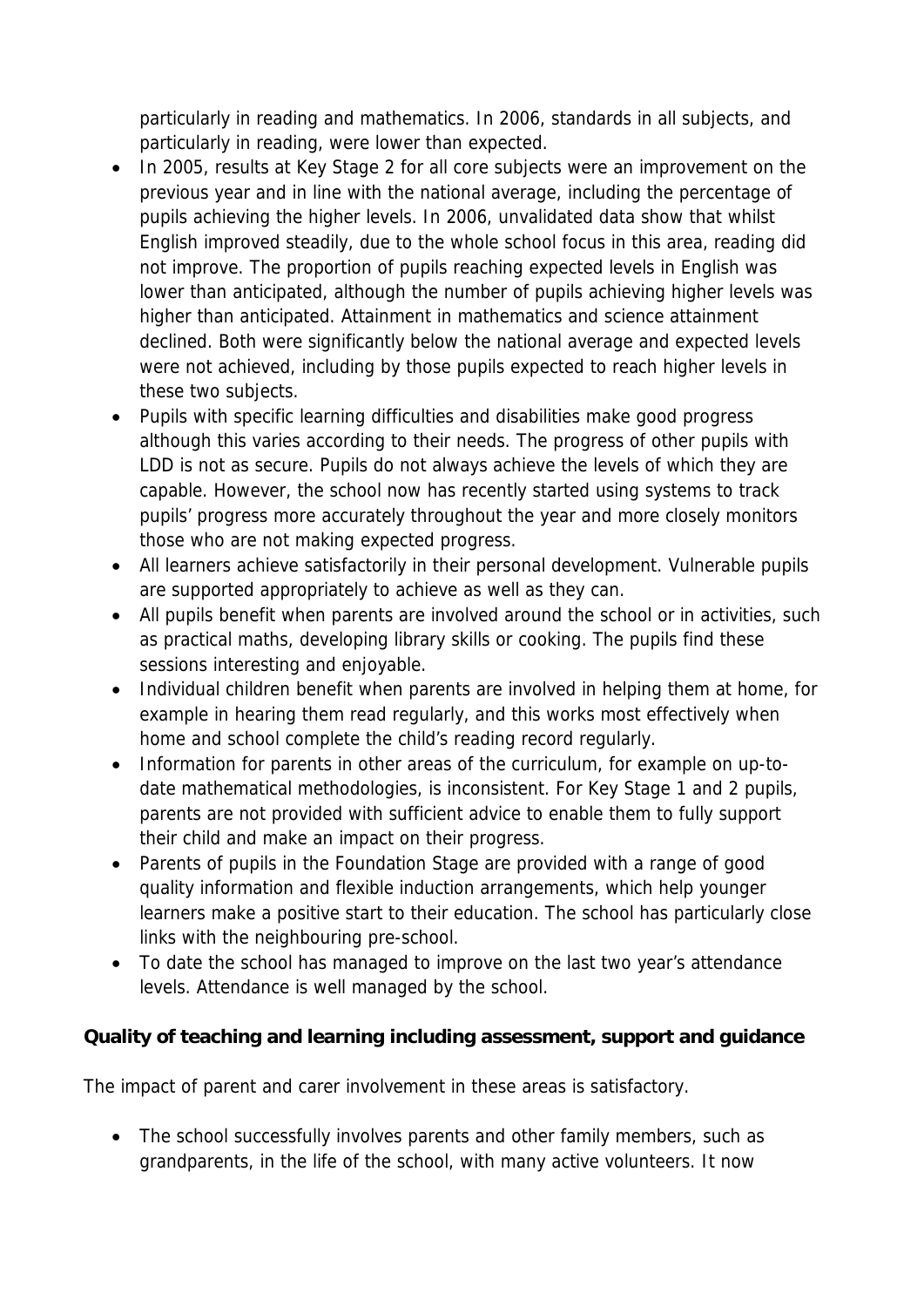welcomes more volunteers in the classrooms, which has had a positive impact, with many pupils really enjoying these sessions.

- Pupils are assessed regularly against National Curriculum levels and this is shared with parents, although they are not directly involved in informing assessment and do not fully understand whether the different levels are below, in line with, or above average.
- Parental attendance at meetings is closely monitored and is around 80%. The school takes steps to liaise with parents who find it difficult to attend.
- Parents are invited to meetings early on in the school year to discuss how their child has settled. Targets are not sufficiently discussed at these meetings, nor generally shared with parents or pupils. Most pupils are unaware of their targets, other than their reading targets.
- Most parents are not kept updated on their child's progress and are unclear about the progress their child is making. As there is an "open door" policy at the school, some parents informally request information about this.
- Parents of children with learning difficulties and disabilities receive regular up dates and are better informed.
- Regular support is provided to pupils through some teaching assistants and many parent volunteers. The impact of this on achievement and standards is not yet proven.
- Marking in pupils' books is inconsistent and does not generally include pointers for development to help improvement.
- Support for pupils as they move up from the Foundation Stage to Key Stage 1 and from Key Stage 1 to Key Stage 2 is less effective than entry into and exit out of the school. Staff recognise that this is an area for development.

**Quality of the curriculum**

The quality of the curriculum is satisfactory.

- Pupils often enjoy their learning and there are opportunities for them to share activities with their parents, for example on outings, at swimming or as voluntary classroom helpers. Teachers now include the involvement of parents in planning and are becoming more specific about briefing helpers on the learning objectives of the session. They utilise parental skills and knowledge wherever possible to provide good quality experiences for pupils.
- There is a good range of extra curricular activities, which are well supported by learners. However, programmes of learning and activities do not take account of the needs and interests of all learners, for example in design, music and art.
- Good practice when pupils enter the school, such as providing information for parents about developing early reading and writing skills, are particularly helpful in engaging parents and enabling them to support their child fully.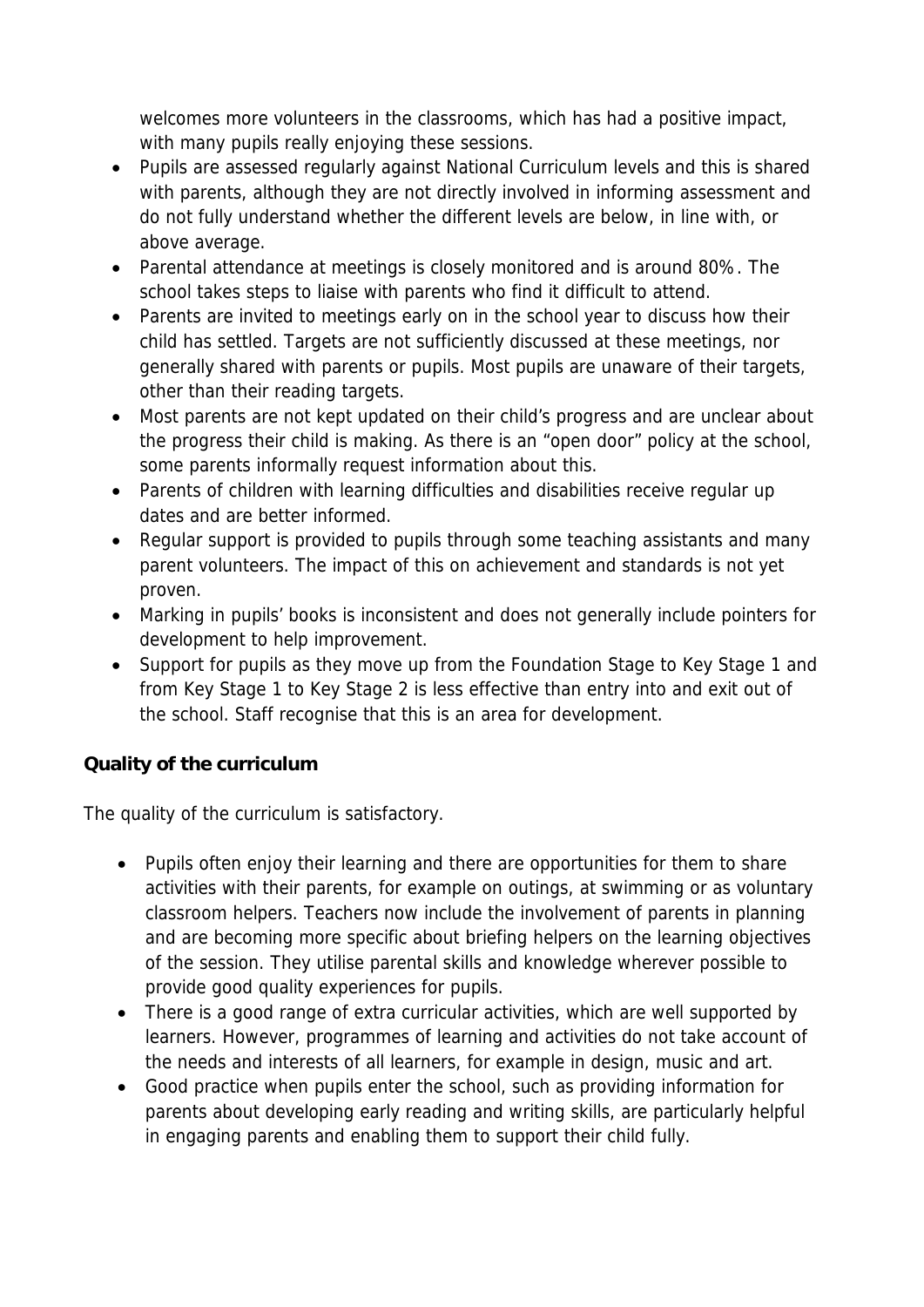- The new curriculum overview sheets are welcomed by parents and therefore parents and pupils are reasonably prepared for the term ahead. However there is a lack of interim information that incorporates greater detail.
- Pupils and parents are well prepared at the end of Year 6 for the transition to secondary education. This has become a strong feature of the school.
- Homework is inconsistent in quantity and quality across the school. Although parents and pupils are provided with a homework timetable, this is not necessarily adhered to and so pupils do not always have the full amount of time to complete it. When homework is sent out, frequently it does not contain sufficient explanation for those parents who want to help their child, and it is not always well matched to pupil needs.

**Leadership and management of parent and carer involvement**

Leadership and management in relation to parental involvement are satisfactory.

- The headteacher, Foundation Stage Co-ordinator and the special educational needs coordinator are committed to promoting parental involvement.
- The school has identified improving parental involvement as a point for development in their self evaluation form. It also features in the school development plan, school improvement targets and performance management targets. This has not yet had time to embed nor impact on raising achievement and standards.
- The school has many successful initiatives for parental involvement. However, it has not evaluated whether any of these initiatives have really made a difference to pupils' learning and progress.
- The school has correctly identified some key areas for development, such as improving information to parents about the curriculum and teaching. It has made a positive start to this by developing an informative and high quality school website, which is frequently used by many parents.
- Parents are sometimes consulted through questionnaires and their ideas are used to make positive changes to the school community.

## **Inclusion**

The impact of parent and carer involvement on inclusion is satisfactory.

• This is an inclusive school which works hard to identify pupils' needs as soon as possible and meets them by working closely with other professionals and parents to ensure the outcomes for each child are positive. It reviews the progress of pupils who have learning difficulties and disabilities regularly and makes their current targets clear to parents.